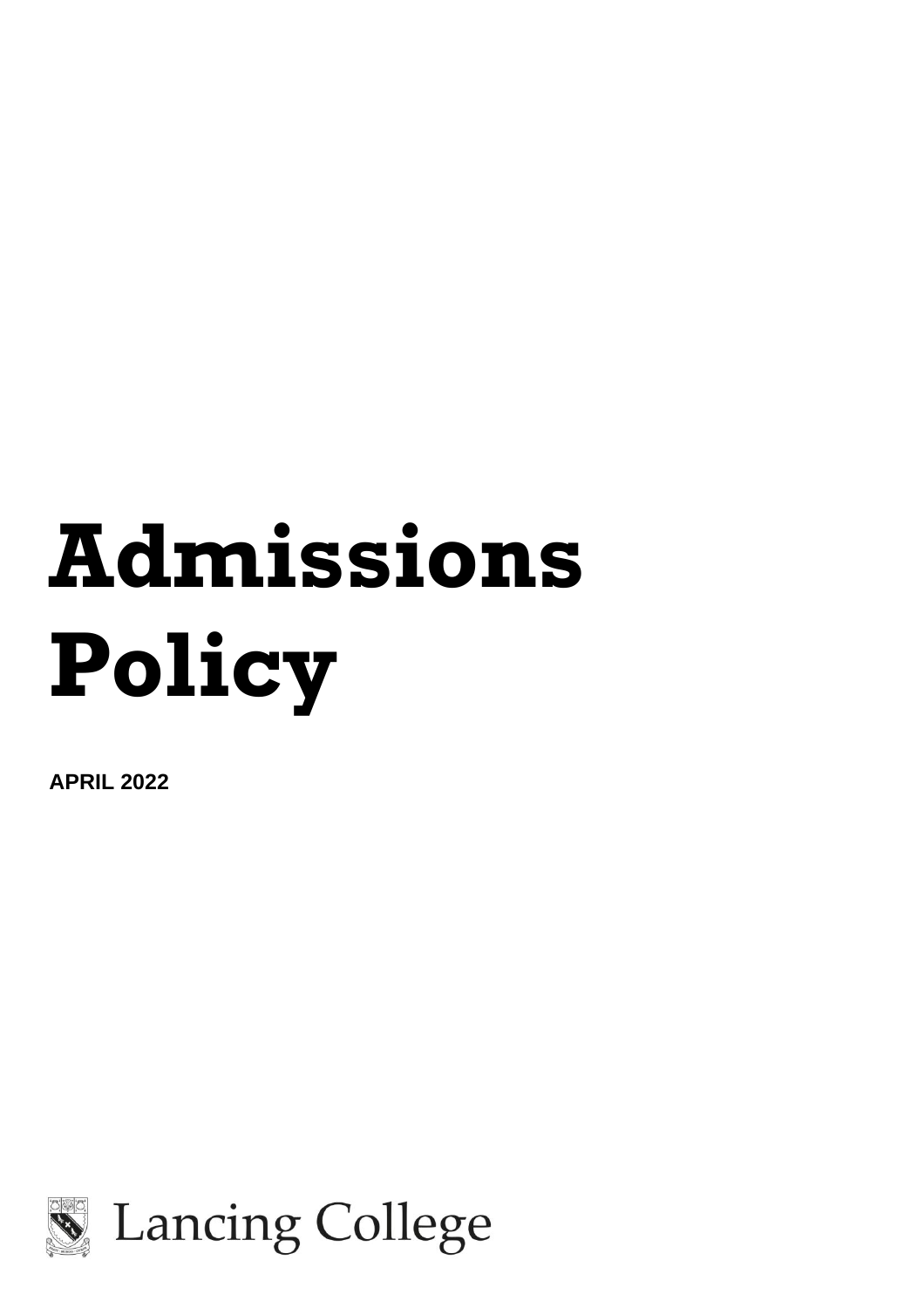# **GENERAL**

Lancing College is an academically selective co-educational independent boarding and day school for pupils aged 13 to 18 years. Currently over 600 pupils attend Lancing: of these approximately 60% are boarders. Day pupils and boarders are spread across ten different Houses which will include pupils from all year groups aged between 13 and 18 years. By arrangement and where space permits, we welcome day pupils staying overnight to participate fully in the life of the school.

Most pupils start in the Third Form (Year 9) and progress through the Senior School, remaining at Lancing for the Sixth Form. The College has a thriving Sixth Form which also attracts new pupils to study A Levels and prepare for university entrance, directly for the world of work or to make the most of a gap year.

Our pupils are traditionally drawn from a wide range of preparatory schools across the south east, south London and more locally. We are in contact with over 150 schools, some 40 of which are regular feeders of new pupils. There is a tremendous variety in these schools although many share a similar ethos and educational approach to Lancing. Some thirty pupils join Lancing in the Third Form from the two Lancing College prep schools in Hove and Worthing. Lancing also attracts overseas pupils from a wide range of countries. In any year around 40 nationalities will be represented in the school.

From the moment that pupils join Lancing they become part of a community, and all benefit from the overarching care and support of a boarding school ethos. Lancing is a place of scholarship where pupils learn with integrity. We teach our students to be curious and to think deeply, for themselves and for the right reasons. Our school is not an exam factory, and our teachers take delight in going far beyond teaching to the test. Our learning is deep and our excellent exam results are a wonderful by-product of the profound and long-lasting scholarly rigour that underpins all that we do.

# **VISITING THE COLLEGE**

The College holds regular Saturday Group Visits throughout the year for a small number of families to tour the College and meet key members of staff. Parents have told us that they much prefer the informal nature of the visit, enabling them to have a personal contact with staff and pupil tour guides. Saturday Group visits last up to 90 minutes and must be prebooked. We also organise events for prep school children to come to Lancing for sports tournaments, plays, music days, science Challenges, exhibitions and other activities. We encourage parents to come and visit the College at least once and many come several times as they go through the process of deciding which school is right for their child. During term time, we host a great many personal weekday visits to the school which involve meeting the Head Master, Director of Admissions and House staff, and having a tour of the school by a pupil. Lancing is a popular school and parents considering Lancing for their child at the age of 13 years should be looking at least three years ahead.

# **THE ADMISSIONS DEPARTMENT**

Admissions to Lancing are under the personal control of the Head Master. The role of the Admissions Department is to recruit new pupils and to ensure a smooth transition for all parents and pupils entering the school. The Director of Admissions cultivates contacts with prep schools and agents and deals with all formal correspondence relating to admissions. She sees all prospective pupils and their families, organises the weekly programme of visits and confers with Housemasters, Housemistresses, the Deputy Heads and the Head Master about the selection and placing of all new pupils. The Director of Admissions is ably supported by the Admissions Manager and wider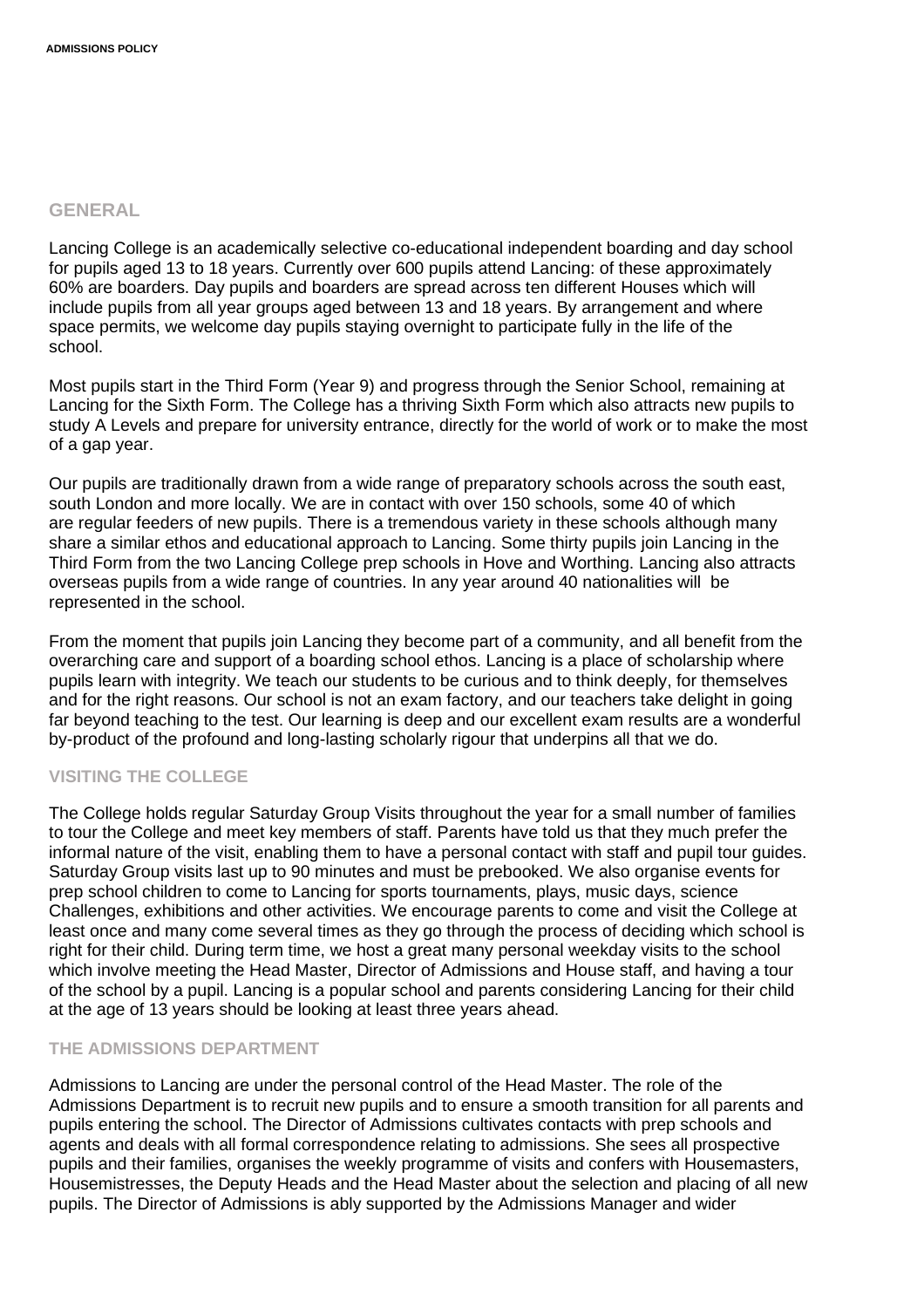Admissions team who are used to talking to parents and answering questions.

The Admissions Manager and Deputy Admissions Manager deal with all initial enquiries, organise the booking of individual visits and administer all academic assessments and Scholarship procedures. They also oversee deposit payments, and Houses placements. . A dedicated Marketing team is also closely involved in all aspects of the admissions process, as well as handling advertising and publicity. All the staff in the Head Master's Office are actively involved in welcoming new and prospective pupils to the school.

# **POINTS OF ENTRY**

Our objective is to attract pupils with a broad range of skills, willing to contribute to a vibrant and strong community and possessing an appetite to learn and to excel.

Lancing has a holistic, well-developed and forward-looking approach to education, a coherent view of what education is about and how the various elements of an education here combine to allow each pupil to grow in their own way throughout their time at the College.

Lancing recognises that children and young people develop and learn as individuals and we therefore, make every effort to ensure that all our assessments stem from a broad base of information. In addition to the usual academic assessments required, we will also review and take into consideration: school reports, references, interviews with different members of Lancing staff, and opportunities to present and demonstrate personal work and skills. Any special requirements pertinent to the child's education and development at Lancing must be disclosed to the Director of Admissions.

# **IN THE THIRD FORM (YEAR 9)**

Our first admissions route is through the Advance (Pre-test) Programme which takes place when a student is in Year 6. Applications are due by the October Half Term of Year 6, and assessments will take place across the Advent and Lent Terms. If a student is successful, a firm offer for Year 9 entry will be made by February/March of Year 6. We strongly recommend parents use the Advance Programme route to gain a firm place for their child at Lancing College.

A second admissions route is available in the Autumn of Year 7. The number of places remaining open for entry at the Year 7 stage or later will be small and inevitably more competitive than via the Advance Programme route.

Parents applying within 18 months of the start of Year 9 may be placed on a waiting list. Further details and a timeline of the different routes are available on our website.

For information on assessments for international pupils, please see the section below 'INTERNATIONAL PUPILS'. For third form entry, international pupils are welcome to apply at any point, up to three years before the entry point.

### **IN THE FOURTH FORM (YEAR 10)**

A small number of pupils join Lancing in the Fourth Form at the start of GCSE courses, from UK independent or state schools or from international schools. This works well as an entry point to enable pupils to join us at this stage if spaces are available. We work only one year ahead of the entry point for Year 10 applications.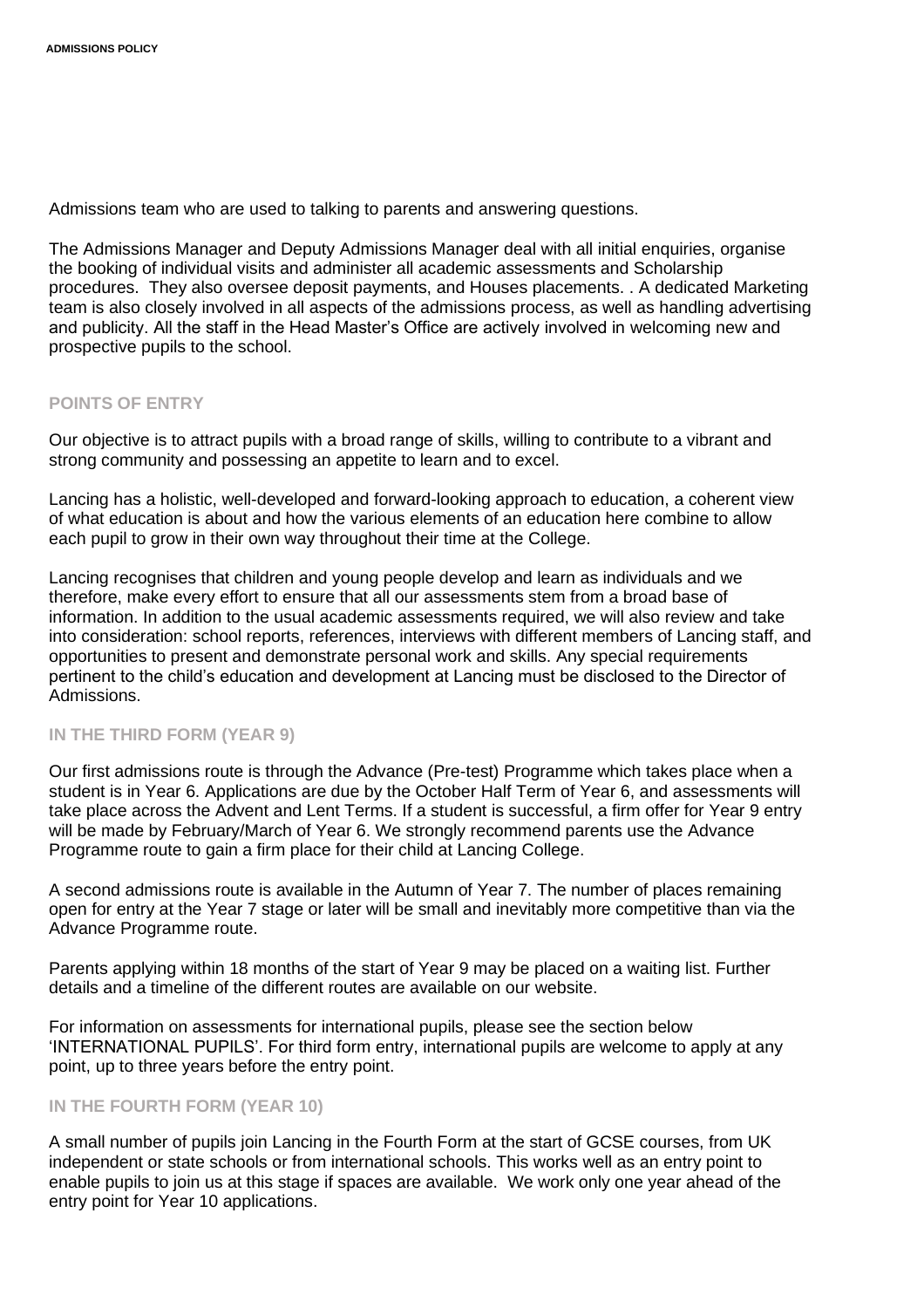# **IN THE FIFTH FORM (YEAR 11)**

Lack of alignment in the syllabus usually make it extremely difficult to admit candidates into Years 11 and 13; Lancing is naturally cautious when considering those who have left their schools mid-course. We work only one year ahead of the entry point for Year 11 applications.

However, Lancing has connections with a select number of German and French educational agents and offers places for one-year study. This enables these pupils the experience of a traditional UK boarding school and each year some pupils choose then to continue with us into the Sixth Form.

# **IN THE SIXTH FORM (YEAR 12)**

Lancing attracts a significant number of new pupils at 16+ entry into the Lower Sixth for A Level. Here entry is selective, more varied and more cosmopolitan. Capacity for girls is greater than for boys at this point to reflect what had been a tradition of girls moving from independent single-sex or state schools at this stage. The College also recruits overseas students with good English language skills to the Sixth Form.

Confirmed progression into the Sixth Form for both existing and new pupils is dependent on academic success. New Sixth Form pupils are usually assessed in November and places offered in early December to successful candidates, subject to their meeting the normal qualifications for Sixth Form entry (a minimum of five Grade 6s at GCSE, which would usually include English and Mathematics). Admission to study A Levels in some subjects requires a minimum Grade 7 or above in that subject at GCSE. We work only one year ahead of the entry point for Year 12 applications.

# **SIBLING POLICY**

The school welcomes siblings and many families choose Lancing for all their children. We seek actively to engage with parents as part of the entry process regarding the allocation of Houses. A discount is offered to siblings. This is indicated in our annual Financial Information <https://www.lancingcollege.co.uk/lancing-college/admissions/fees>

# **INTERNATIONAL PUPILS**

Lancing is well-regarded by international families as a high-quality British boarding school with a modern and global approach to education. International pupils join Lancing from all over the world including: Hong Kong, China, South Korea, Russia, Ukraine, Germany, Thailand, Malaysia, Japan, the Middle East, Bulgaria, other former Soviet and European countries, Australia, Canada and the USA. At any one time there will be pupils from around 40 nationalities in the school. We believe that the College must prepare young people to study and work in a global world, aware and excited by everything that this offers. Lancing has close working relationships with trusted international educational agencies worldwide and campaigns successfully to increase the number of nationalities represented.

Applicants tend to be very able potential university entrants, often with other impressive talents. Whenever possible we prefer overseas candidates to come to Lancing for testing and assessment. When they can do so, they sit our cognitive ability test (CAT) and they are interviewed by the Director of Admissions. They will also meet the Head Master and a Housemaster/Housemistress.. Where pupils are unable to visit the College, we provide an online link to our CAT and send an electronic version of our written exercise. Both need to be formally invigilated. In some circumstances we can accept a pupils UKiset profile. Interviews will take place remotely. In all cases school reports and references are required. The academic testing is rigorous: we seek a high level of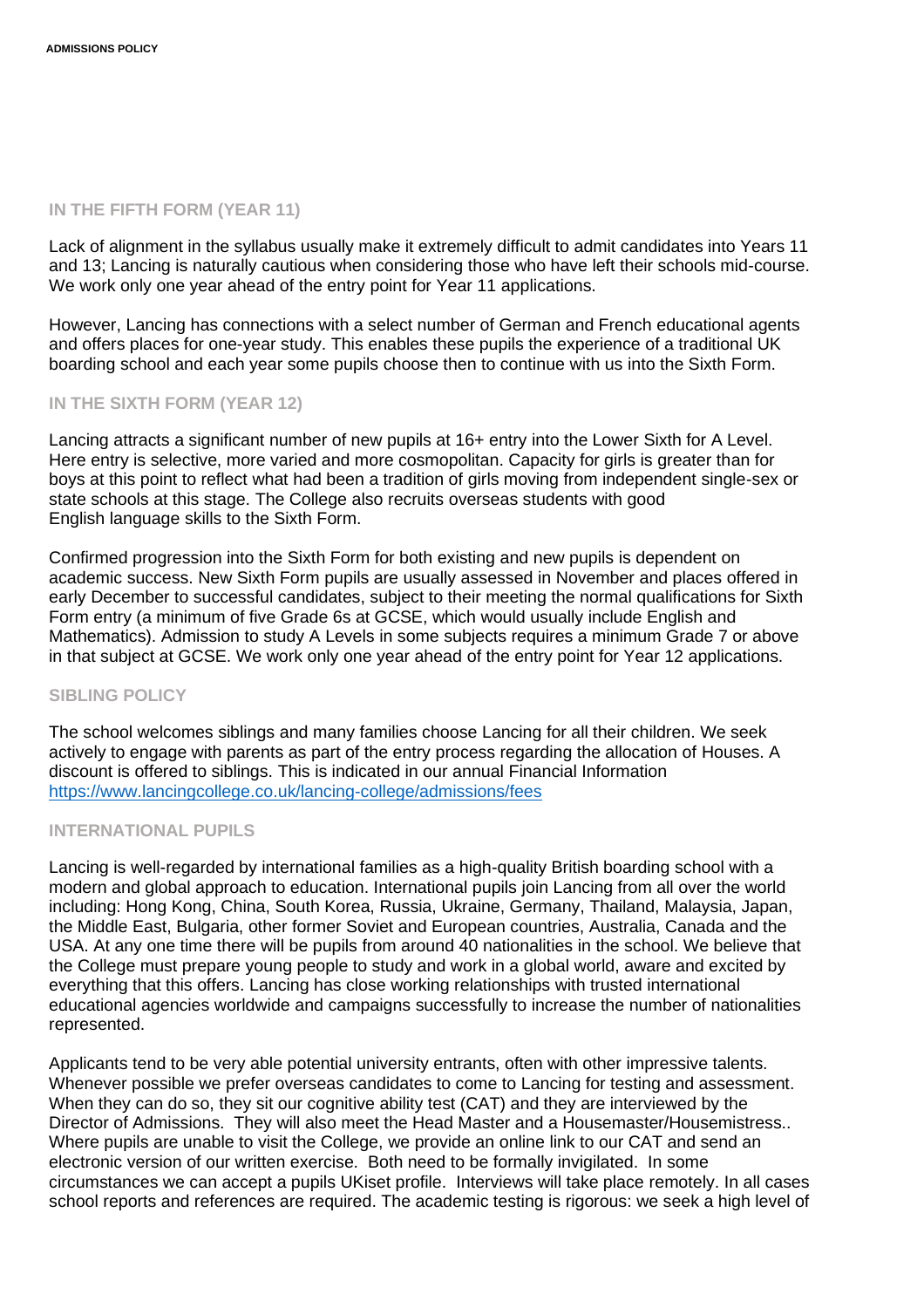English and other aptitudes which might help them to integrate effectively and contribute to school life are considered. International pupils joining Lancing to do A Levels are expected to have a high standard of verbal and written English to enable them to access the curriculum and also the additional enrichment that Lancing offers in the Sixth Form.

Where English is not the first language of a potential pupil, the College will require an assessment of competence. This will take place via interview and where appropriate an IELTS test. The level of English required is more advanced for pupils expecting to join the Sixth Form. Additional EAL support and instruction is available for pupils in the school.

# **INTERNATIONAL PUPILS AND VISAS**

Many international pupils will require student visas in order to study in England. It is a parent's responsibility to ensure that the necessary requirements are submitted correctly and on time to enable a timely start at school. We recommend all parents check the latest visa requirements to study. The College has appointed a specialist provider in this area to manage the Child Student visa process on our behalf, for entry and ongoing compliance requirements. There is a termly charge for this service which is added to the pupil's bill. More information is available on the Lancing College website: <https://www.lancingcollege.co.uk/lancingcollege/admissions/international-pupils>

# **INTERNATIONAL PUPILS AND GUARDIANS**

All international pupils studying at Lancing College, irrespective of age, must have an appointed guardian who will provide accommodation when the school is closed or in the event of illness or other emergency. Guardians are adults who the pupils can turn to for assistance or advice; they are invited to attend parents' meetings and other key school events on behalf of overseas parents.

As the person with shared delegated parental responsibility, the role of guardian complements the requirement of Housemasters and Housemistresses to act 'in loco parentis'. For this reason, the appointed guardian must be aged over 25 years. Effective partnership between Housemasters and Housemistresses, parents and guardians ensure the welfare of international students. Some parents choose to appoint a family friend or relative, but where this is not practicable professional guardians can be appointed using reputable, and ideally accredited, guardianship agencies.

Please refer to our Guardian Policy for further information.

# **THE CONTRACTUAL TERMS AND CONDITIONS**

Lancing College fees are designed to be as inclusive as possible of all usual charges to enable parents to budget with a degree of certainty. Fees include academic books all meals, laundry (excluding dry cleaning) and personal accident insurance. Details of additional charges are included in the Financial Information available on the College website.

Termly fees are charged in advance and are due before the first day of term. Extras (including for occasional overnight stays) are usually charged in arrears.

No pupil can be admitted to the school unless we have received an acceptance form signed by parents/all adults holding legal parental responsibility and we are in receipt of the relevant deposit (which will be refunded when the child leaves the school). Parents are bound by our standard Terms and Conditions.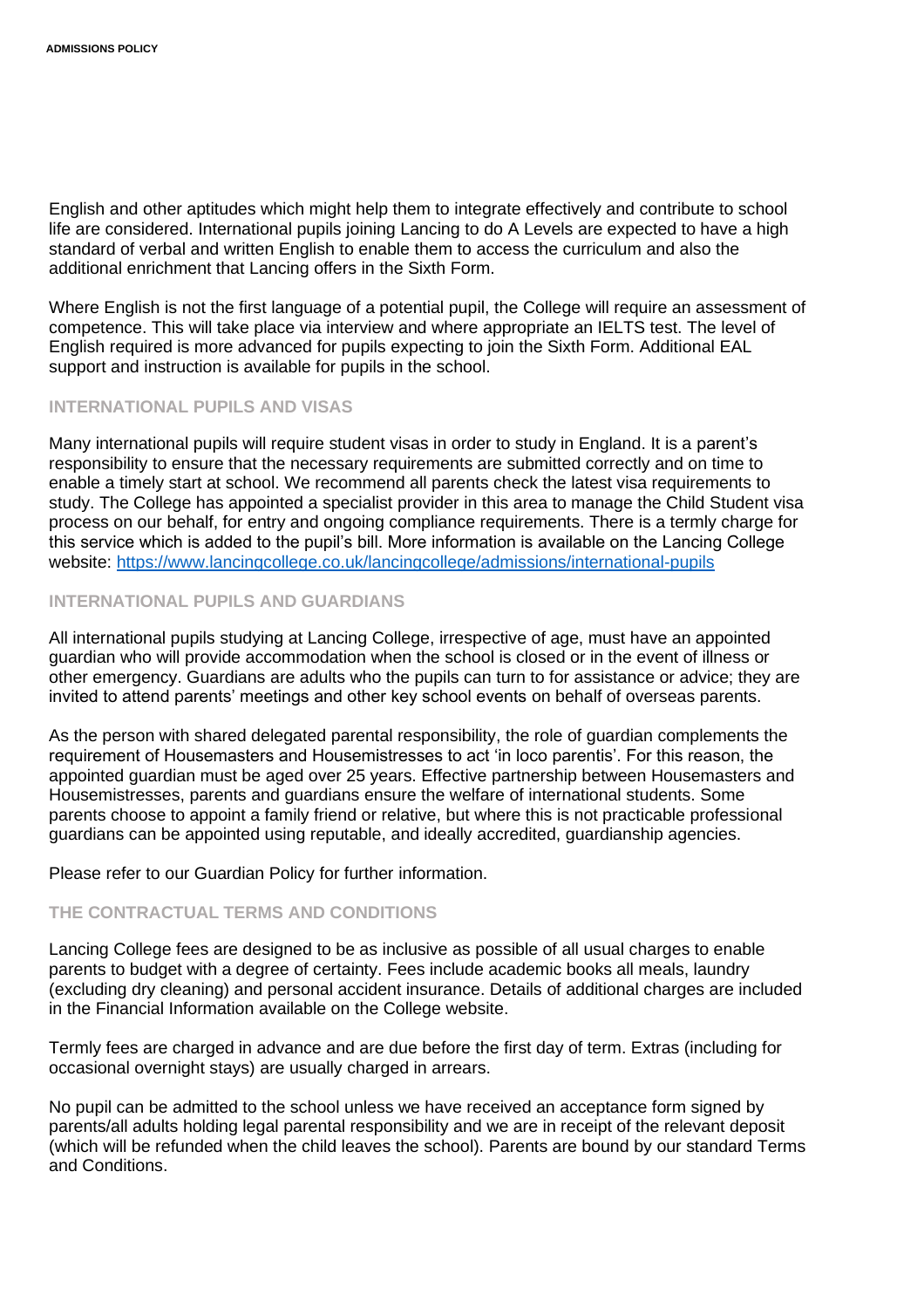# **SCHOLARSHIPS AND BURSARIES**

A wide range of scholarships is available to those entering the Third Form including Music, Art, Sport and Drama. The Ken Shearwood awards are designed to reward and encourage all-round achievements; Sport, Music, Art and other talents, including personal contribution to the previous school, are the criteria. Year 9 Scholarship applications take place when a pupil is in Year 8 and may only be made if the pupil already has a confirmed place at the College.

Scholarships are also available for Sixth Form pupils: Academic, Art, Drama, Music, Organ, Sport, Cricket.

The selection for all Lancing scholarships involves tests, interviews, and references from previous schools. This is carried out in accordance with HMC protocols.

In cases of financial need, all awards may be augmented by a means-tested bursary. It is the policy of Lancing to attract and retain as many first-rate students as possible, as fairly as this system permits. It is essential that parents should indicate at the time of application if they require bursarial assistance. Failure to do so is likely to prevent an additional bursary being available

Please note:

• There are strict deadlines for scholarship applications; dates are available on the College website

• Means-tested bursaries are only available to pupils who have been awarded a scholarship

# **TRANSFORMATIONAL BURSARIES**

In addition to bursaries associated with the grant of an award, the College has a Transformational Bursary (Foundationers) programme for students from disadvantaged backgrounds who would not otherwise have a chance to receive the kind of education that Lancing offers. Pupils will come from a wide variety of schools, both local and national; they will join in the Third Form and the Sixth Form and will be part of the wider Lancing community, receiving extensive support and guidance during their time at the school.

Transformational Bursaries are limited and are based on strict entry criteria. Pupils are generally identified through established relationships with a few agencies and state schools.

# **RELIGIOUS BELIEFS**

Lancing College's foundation was distinctly Christian and within the Anglican tradition and the College Chapel stands at the heart of the community. Alongside this, the College welcomes and includes those of all faiths, or of none. All pupils are required to attend the weekly Eucharist celebrated in the Chapel. This is an important part of pupils' participation in the College community and a celebration of our collective identity.

Lancing's remarkable Chapel plays a very significant role in the lives of pupils and of the school community. It provides a place for reflection and quiet for all and has a major influence on pupils' strong sense of moral and spiritual awareness. The College also provides a dedicated prayer room on the campus for our Muslim students.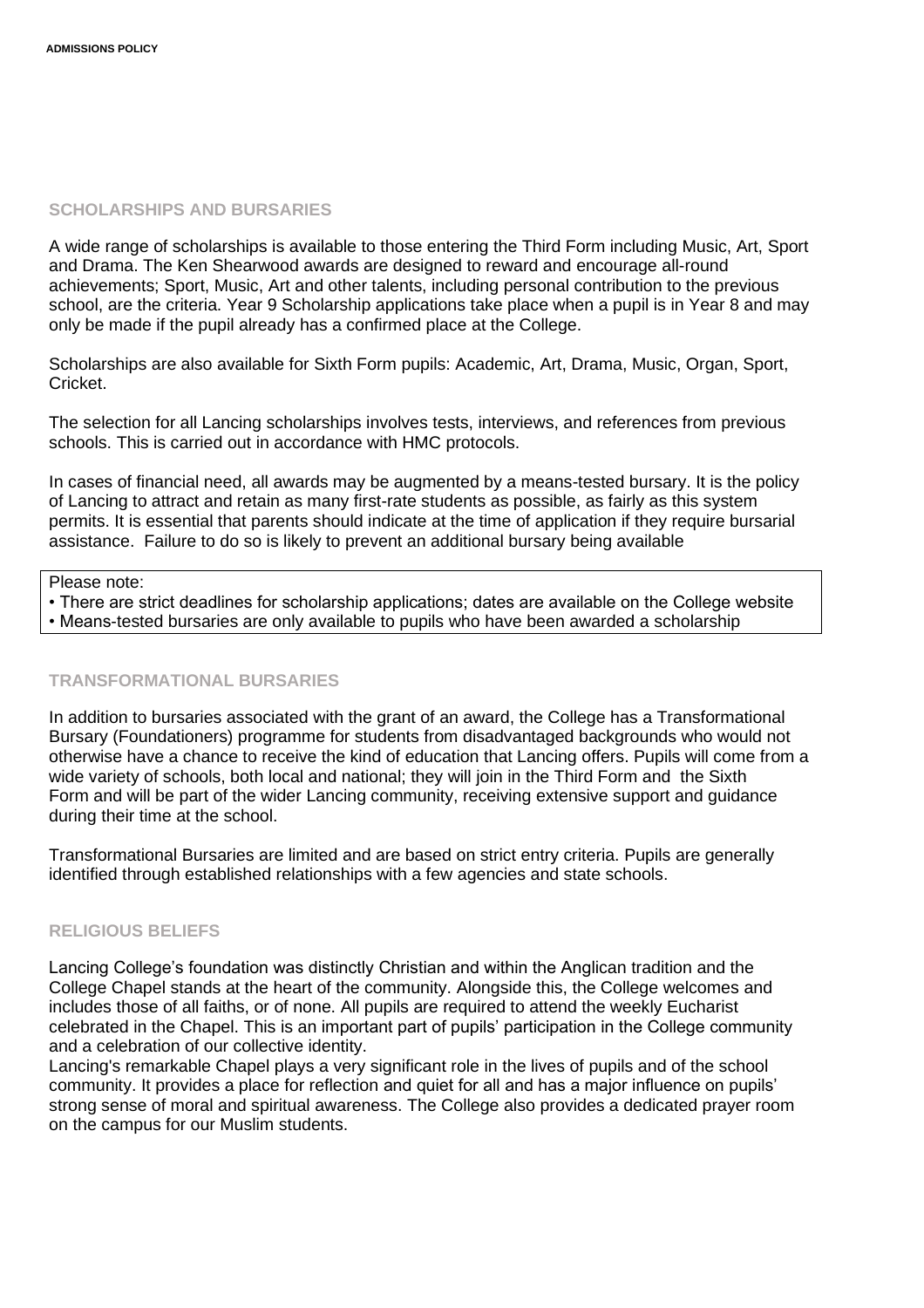### **DISABILITIES**

Human rights and freedoms are respected. At present, our physical facilities for the disabled are limited due to the constraints of largely 19th Century buildings. We are improving this as we build and adapt provision and do all that is reasonable to ensure that the College's culture, policies and procedures are made accessible to children who have disabilities and to comply with our legal and moral responsibilities under equality legislation to accommodate the needs of all applicants.

# **LEARNING SUPPORT**

Lancing College aims to enrich and extend the learning of all pupils in accordance with the Department for Education's (DfE) Special Educational Needs and Disability (SEND) Code of Practice. The ethos of the school is to promote learning potential and emotional well-being in all students. We recognise that children learn at different rates and have individual needs and our aim is to empower pupils to fulfil their goals.

There is a variety of support available which can be tailored to suit individual needs. Learning Support lessons may be charged for, and examination access arrangements can be organised for pupils who qualify. The progress of students is carefully recorded and monitored to ensure that the level of intervention remains appropriate. The Learning Support Department is available to assist any student identified as having difficulty in accessing the curriculum. We have expertise in dealing with a range of specific learning difficulties, as well as more general problems such as poor organisation and exam anxiety.

The College strongly encourages parents of children with any form of special educational need or disability, as defined under the updated DfE's SEND Code of Practice, to discuss their child's requirements with us before going through the admissions process.

Each pupil with SEND or learning difficulty is considered for admission on an individual basis. He/she will require special consideration and, where appropriate, adjustments may need to be put in place to allow him/her to best meet the College's admissions assessment procedures. In addition to making the school aware of any exam access arrangements that may be necessary for the prospective pupil to sit school entrance tests, parents are encouraged to discuss their child's and meet with the Head of Learning Support to fully understand the adjustments that can reasonably be made for their child once they have accepted the offer of a place and before they become a pupil at the school. Entrance exam concessions will be granted in line with ISEB and JCQ regulations. Parents are advised however, that these concessions will be reviewed upon entry to the school and may be withdrawn if there is insufficient corroborating evidence to support the claim.

# **COMPLAINTS**

We hope that the process of joining Lancing is straightforward and supportive. If, however, you feel that we have fallen short of what you would have expected we would appreciate the opportunity to address this either informally or via the College's complaints procedure, which is available on the school website.

# **SAFEGUARDING IN THE ADMISSIONS PROCESS**

The Admissions process is an integral part of our College-wide commitment to promoting the safety and welfare of every child in the school, in line with the school's Safeguarding (Child Protection) Policy. Staff receive regular training and are aware of the importance of safeguarding for every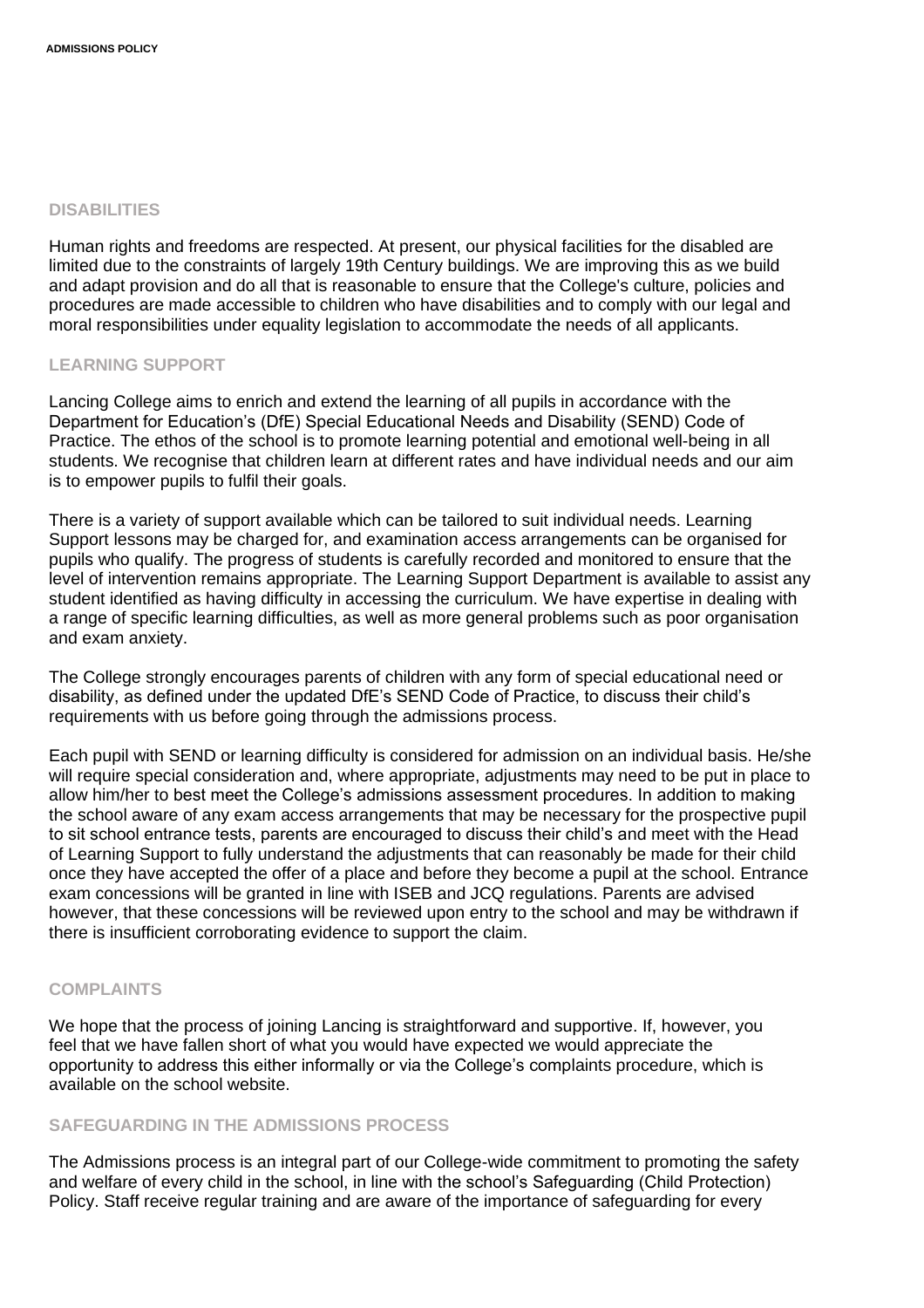child. As part of the Admissions process the previous Head is required to provide a reference for the prospective pupil including any information relevant to his/her education and wellbeing.

After admission to the school the College's Designated Safeguarding Lead will contact the previous school to request any specific information concerning safeguarding issues. We collect, record and share this information as appropriate and in the interests of the child.

Full disclosure at the earliest opportunity to the Director of Admissions is essential. to ensure that our expert pastoral team at Lancing is able to support their child.

# **DATA PROTECTION IN THE ADMISSIONS OFFICE**

As part of the Admissions process it is necessary for the College to process relevant personal data regarding potential pupils. The school will process data in accordance with its Data Protection policy and in line with the Guide to the General Data Protection Regulation (GDPR). Only data that is necessary for the Admissions process will be collected. Following an enquiry for a place at Lancing it is assumed that a legitimate interest exists for both parties to be in contact, that parents have a genuine interest in the school and are therefore pleased to receive relevant information and news.

Once a child is withdrawn from the Admissions process, parents will not receive further information from the school. Parents can ask at any time not to receive further contact. Please contact the Admissions Office if you would like to be removed from our database.

### **ENTRY PROCESS**

Registration is the first formal part of application to attend Lancing. Lancing is a popular school and we would recommend that parents complete and submit the Registration Form in Year 5 for pupils entering at 13 years and at least 12 months ahead of entry to the Sixth Form. There are varied routes to gaining a place a Lancing depending on the timeline involved and previous experience of the school. The Admissions team is always happy to guide parents through the different steps and to answer questions. We recognise that this is an important decision and commitment for parents and they are likely to have many and varied questions.

In general, the key steps in the process are:

### 1. Registration

Completing a Registration Form is the first formal stage of the journey to joining Lancing. A nonreturnable fee is payable on Registration. An application cannot be considered completed until the fee has been paid and all the necessary documents have been received. Registration is made through our online portal: [https://www.lancingcollege.co.uk/lancing-college/admissions/register-your](https://www.lancingcollege.co.uk/lancing-college/admissions/register-your-child)[child.](https://www.lancingcollege.co.uk/lancing-college/admissions/register-your-child) Copies of the child's passport, full birth certificate and most recent school report are required to complete the registration. If relevant, information on the child's SEN requirements must also be disclosed at the time of registration. Registration is no guarantee of a place being available or offered. Depending on the year of entry and type of place sought, the school may have a waiting list in place, and this will be communicated to families at the time of registration. A satisfactory reference from the current school will be requested.

### 2. Offer of a place

Following a visit/interview and assessment (which may take place at different times depending on the year and route of entry) successful candidates will receive an offer of a place at the College. Offers may vary so it is important that this reflects the nature of the place that is applied for. The offer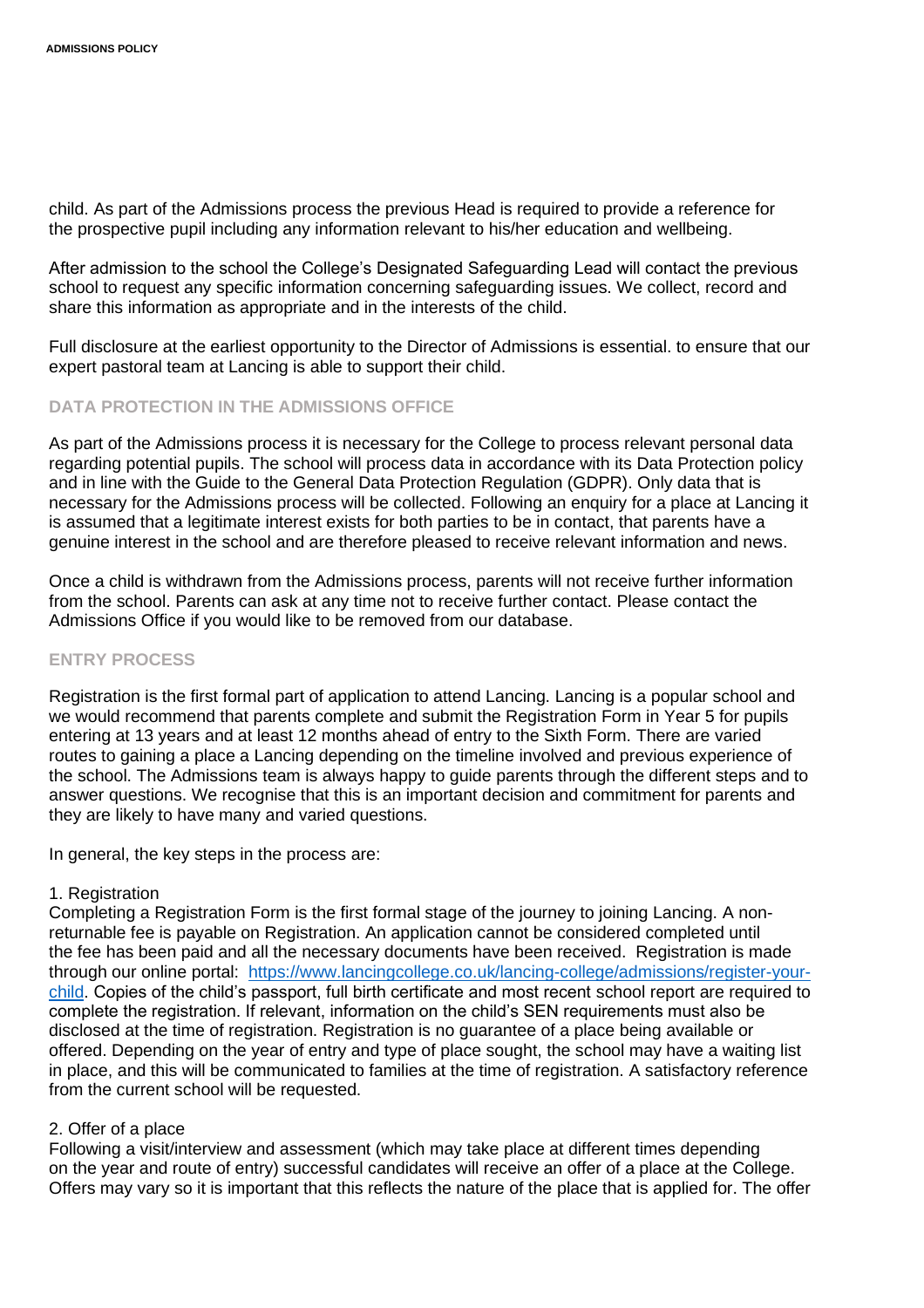letter will also give the terms for acceptance of the offer. Other conditions include the successful outcome of entry examinations such GCSEs.

# 3. Acceptance of a place

If parents wish to accept the offer of a place, then they need to complete and return an Acceptance Form. This form is a legal document and at this stage parents are agreeing to the Lancing College Terms and Conditions (available on the website). There is a requirement on parents to inform the College at this stage about a number of things influencing the child's ability to participate in school life and also relevant family circumstances

### 4. Payment of a deposit

The timing of deposit payment is dependent on the year and nature of entry. We will advise in the offer letter how this applies to individual circumstances. Acceptance of a place is not considered final until payment of the deposit has been received.

### 5. Joining Lancing

As soon as the deposit has been paid, parents will start to become more involved in the school and be invited to events. There is a dedicated area on our website for incoming parents and we use this to share advance information such as the forward calendar of term dates. We will provide a detailed Joining Information pack in the May/June of the year that the child is starting in the school. This pack includes forms to complete and return disclosing, for example, detailed information concerning the child's medical history and learning support needs.

There is a welcome event for pupils and their parents in June with an opportunity to meet other new pupils and talk to House staff.

# **ALLOCATION OF HOUSES**

We have ten Houses which tender a slightly different character whilst offering the same expert level of care and support. In allocating Houses, we seek to achieve the best balance of pupils and also retain the flexibility necessary in running a successful school. Pupils remain within the same House across their time at Lancing and their House is the primary focus for their pastoral care, for friendships and for a sense of community.

Lancing has become an increasingly popular choice of Senior School across local, regional, London and overseas families. The options for being at Lancing are as follows:

### 1. Boarding up to seven days per week

Boarders will always be housed in a Boarding House. Parents may express a preference for a particular House if they wish. Whilst we will make all reasonable efforts to facilitate this, Lancing cannot guarantee that this will always be met.

# 2. Flexi–Boarding

In a few Boarding Houses a very limited number of flexi-boarding spaces will be identified for Third Form joiners. Flexi-boarders stay over for three nights per week and we anticipate they may transition to full boarding . Where possible, House preference will be taken into consideration but is not guaranteed. Parents should notify Houses by Friday morning of the three flexi nights required in the following week. Additional nights will be granted by exception only and with the agreement of the Head Master.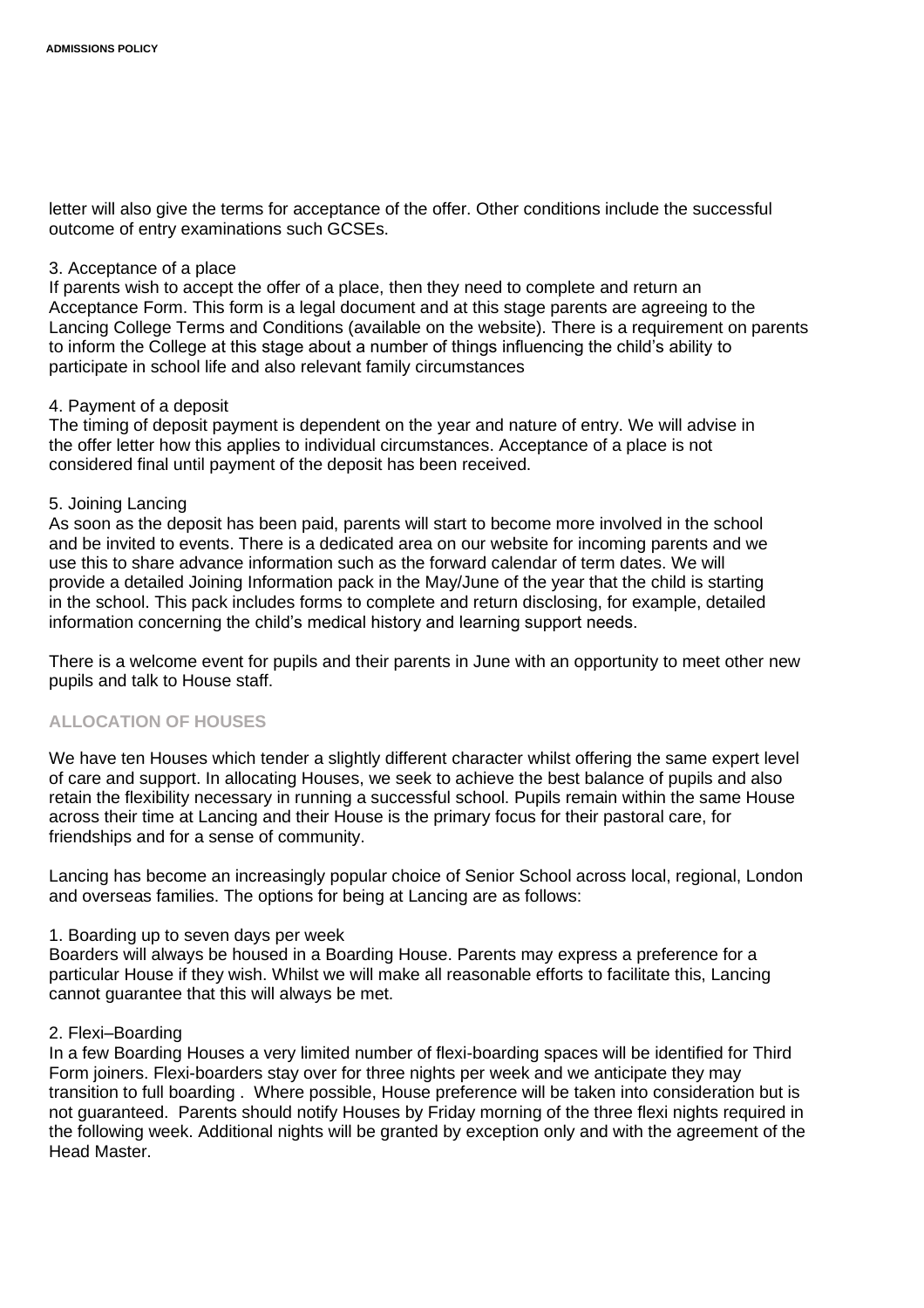3. Day pupils

It is not possible for day pupils to pre-select a House and allocation will usually be to a day House. Allocation will be made by the College in order to create the best balance of pupils across the Houses.

By arrangement and where space permits, we enable day pupils to remain in school for occasional overnight stays (up to three nights a week) to participate fully in the life of the school. These are charged at a nightly rate and will be in a House that has available overnight space. Overnight stays for pupils who are required by the College to stay for particular events after 9.00pm will not be charged.

April 2022

Author: Maggie Roberts Reviewed: Diana Cree Updated:

Next Review: DTO/DEC/MJR - February 2023